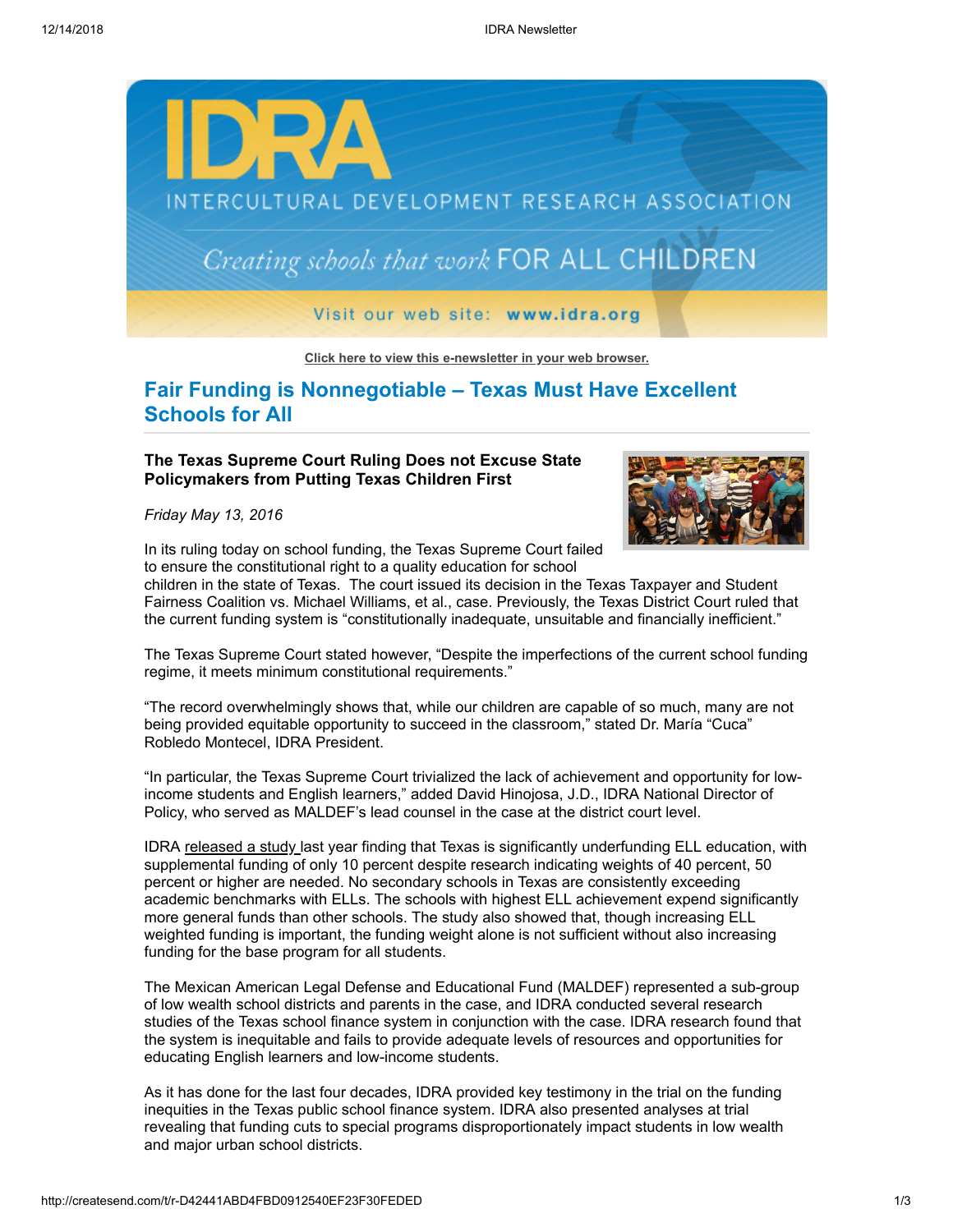## 12/14/2018 IDRA Newsletter

Texas' richest school districts have roughly \$800,000 more per school to spend on teachers, curriculum, books, technology tools and supplies when compared to the poorest districts. And while all students are expected to achieve the same standards and graduate college and career ready, funding levels do not reflect what research shows is needed to achieve those outcomes.

In March, the Education Law Center and Rutgers University released the [National Report Card](http://idra.createsend1.com/t/r-l-sgjukl-l-d/) reporting that the Texas funding of public education earns the lowest marks in the nation. The state's low level of funding, unfair distribution of those resources, and failure to use a reasonable amount of its economic capacity to support its public schools earns Texas its status as the worst state in the United States.

Dr. Robledo Montecel stated: "While the Texas Supreme Court has put its stamp of approval on low expectations for education in the state, Texans do not. In the context of global competition, we need excellent schools for all students rather than good schools for a few and mediocre schools for the rest. To give all students a fair chance to succeed and meet state education standards, the state must ensure equity and excellence for all."

This ruling does not mean the Texas Legislature cannot make things right. Justice Guzman said in her concurring opinion: "Constitutionality is a minimum standard – a guarantee – not a cap on our expectations or our potential." State legislators should immediately take action to provide equitable funding for all Texas children and reduce funding gaps across the state.

IDRA will continue to work with leaders, families, community members, and advocates who want more – not less – equity; who want more – not less – excellence; who want more – not less – fairness in our schools.

This affects everyone. In order to survive and thrive, Texans must be educated. Not just a few. All Texans. We will not stop until Texas truly has a strong public school system that provides an excellent education for all children. #AllMeansAll.

Share this news on **Facebook** and **[Twitter](http://idra.createsend1.com/t/r-tw-sgjukl-l-v/)**.

## **Resources on Texas School Funding**

[Texas Supreme Court ruling](http://idra.createsend1.com/t/r-l-sgjukl-l-k/) on May 13, 2016

[Texas school finance news dashboard](http://idra.createsend1.com/t/r-l-sgjukl-l-u/) with the latest news stories, live tweets, images, etc.

[New Classnotes Podcast episode, "Key Issues in the Texas School](http://idra.createsend1.com/t/r-l-sgjukl-l-o/) Funding Trial," with David Hinojosa, J.D., IDRA National Director of Policy

[Slideshare: Why Fair Funding of Schools Matters for Every Child and](http://idra.createsend1.com/t/r-l-sgjukl-l-b/) What You Can Do About It, April 2016

[Texas School Funding Equity Gap](http://idra.createsend1.com/t/r-l-sgjukl-l-n/) – Infographic showing how some children are considered more valuable than others in Texas

[IDRA Factsheet Fair Funding \(](http://idra.createsend1.com/t/r-l-sgjukl-l-p/)bilingual English-Spanish)



[Court Rules Again: Texas School Funding Must Serve All Students Equitably](http://idra.createsend1.com/t/r-l-sgjukl-l-x/) IDRA Statement on the Texas District Court Ruling on Texas School Finance System, August 28, 2014

[Court Rules: Texas School Funding Must Serve All Students Equitably](http://idra.createsend1.com/t/r-l-sgjukl-l-m/), IDRA Statement, February 5, 2013

[The Latest Texas School Finance Equity and Adequacy Court Case – Round Six Texas Taxpayers](http://idra.createsend1.com/t/r-l-sgjukl-l-c/) and Student Fairness Coalition et al vs. Williams, Article, February 2014

[Principles for Fair Funding for the Common Good](http://idra.createsend1.com/t/r-l-sgjukl-l-q/)